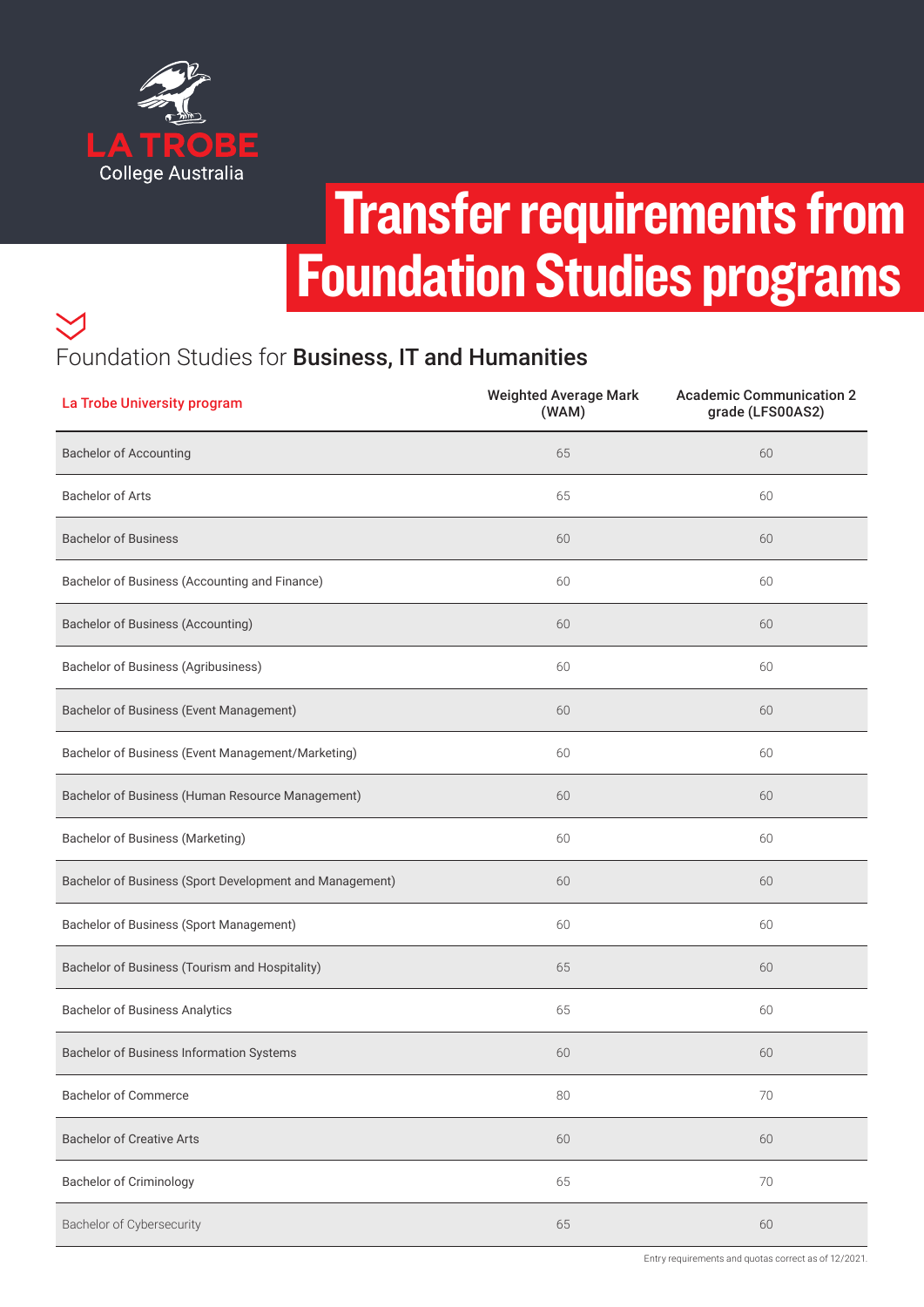#### Foundation Studies for Business, IT and Humanities (cont.)

| La Trobe University program                         | <b>Weighted Average Mark</b><br>(WAM) | <b>Academic Communication 2</b><br>grade (LFS00AS2)                                                                                       |  |
|-----------------------------------------------------|---------------------------------------|-------------------------------------------------------------------------------------------------------------------------------------------|--|
| <b>Bachelor of Digital Business</b>                 | 70                                    | 60                                                                                                                                        |  |
| Bachelor of Early Childhood and Primary Education   | 70                                    | IELTS (Academic) score of 7.5 with<br>no individual band score less than<br>7 and a score of no less than 8 in<br>Speaking and Listening. |  |
| <b>Bachelor of Education (Primary)</b>              | 70                                    | IELTS (Academic) score of 7.5 with<br>no individual band score less than<br>7 and a score of no less than 8 in<br>Speaking and Listening. |  |
| Bachelor of Education (Secondary)                   | 70                                    | IELTS (Academic) score of 7.5 with<br>no individual band score less than<br>7 and a score of no less than 8 in<br>Speaking and Listening. |  |
| <b>Bachelor of Education Studies</b>                | 60                                    | IELTS (Academic) score of 7.5 with<br>no individual band score less than<br>7 and a score of no less than 8 in<br>Speaking and Listening. |  |
| <b>Bachelor of Global Studies</b>                   | 60                                    | 60                                                                                                                                        |  |
| <b>Bachelor of Finance</b>                          | 60                                    | 60                                                                                                                                        |  |
| <b>Bachelor of Information Technology</b>           | 60                                    | 60                                                                                                                                        |  |
| <b>Bachelor of International Business</b>           | 60                                    | 60                                                                                                                                        |  |
| <b>Bachelor of International Relations</b>          | 60                                    | 60                                                                                                                                        |  |
| <b>Bachelor of Laws</b>                             | 60                                    | 60                                                                                                                                        |  |
| Bachelor of Media and Communication                 | 60                                    | 60                                                                                                                                        |  |
| <b>Bachelor of Outdoor Education</b>                | 65                                    | 60                                                                                                                                        |  |
| Bachelor of Urban, Rural and Environmental Planning | 65                                    | 60                                                                                                                                        |  |

#### Foundation Studies for Engineering and Computer Science

| La Trobe University program                                                           | <b>Weighted Average Mark</b><br>(WAM) | <b>Academic Communication 2</b><br>grade (LFS00AS2) |
|---------------------------------------------------------------------------------------|---------------------------------------|-----------------------------------------------------|
| Bachelor of Civil Engineering Honours                                                 | 70                                    | 60                                                  |
| <b>Bachelor of Computer Science</b>                                                   | 65                                    | 60                                                  |
| Bachelor of Electrical and Electronic Engineering (Honours)                           | 70                                    | 60                                                  |
| Bachelor of Engineering Honours (Industrial)                                          | 70                                    | 60                                                  |
| Bachelor of Science (Mathematics) *course is Bachelor of Science not<br>(mathematics) | 70                                    | 60                                                  |

Entry requirements and quotas correct as of 12/2021.